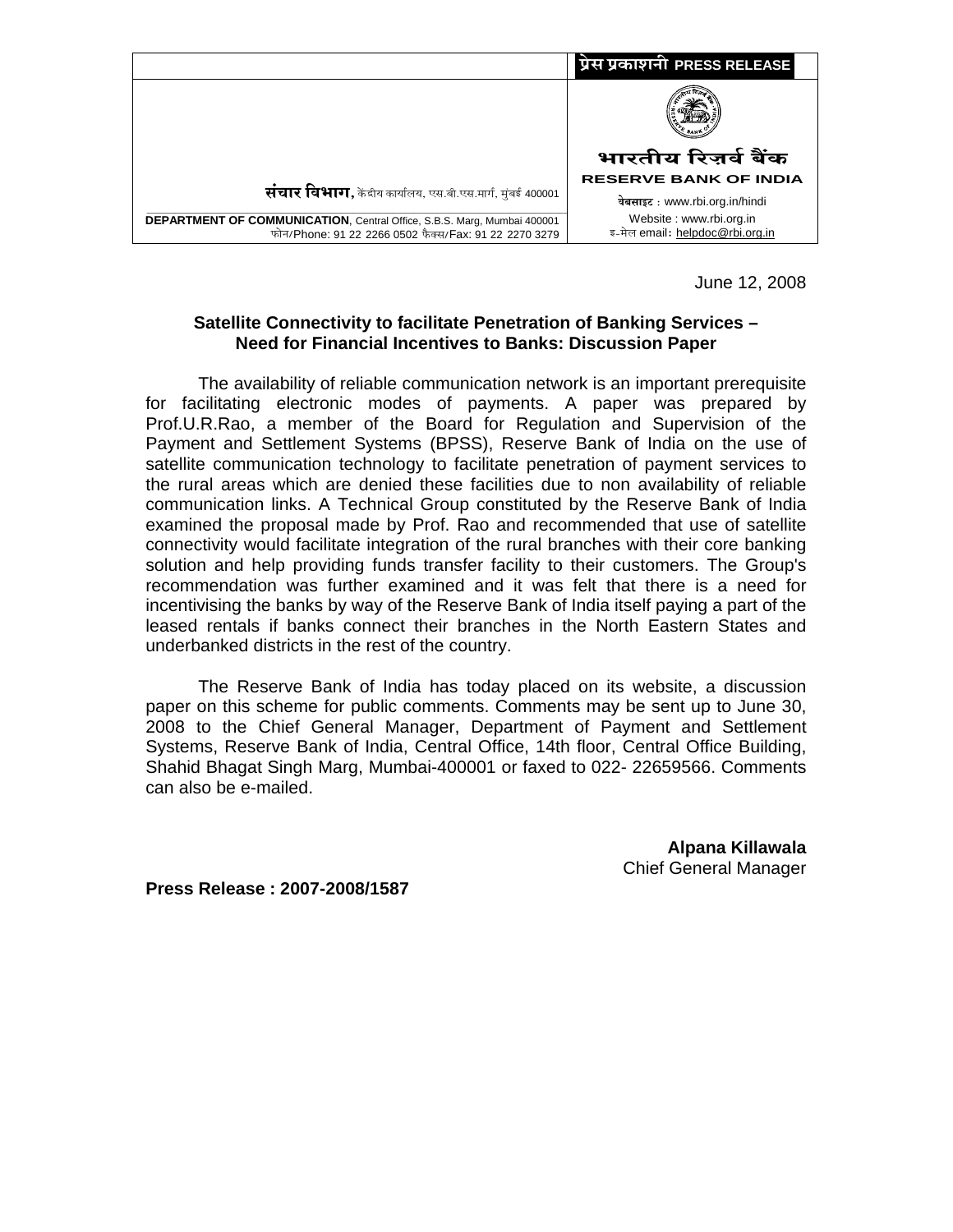## **Department of Payment and Settlement Systems**

# *Satellite Connectivity to facilitate penetration of banking services – Need for financial incentives to banks: Discussion Paper*

#### **1. Introduction:**

1.1 Prof.U.R.Rao, member of the Board for Regulation and Supervision of the Payment and Settlement Systems (BPSS) had prepared a paper on the use of satellite communication technology to facilitate penetration of payment services to the rural areas which are presently denied of the facility due to non availability of reliable communication links. The proposal was considered by a Technical Group. The Group supported Prof. U.R. Rao's view point that satellite connectivity is the appropriate mode of connecting the branches in the areas not connected by terrestrial links and as a fallback system.

1.2 The Reserve Bank has been taking a number of initiatives for upgradation of technology and bringing the masses under the banking system. Towards this, banks are being encouraged to computerize their operation and connect the branch under the core banking solution so that the branch can provide efficient services by participation in all India funds transfer network like RTGS / NEFT / ECS, etc. But the rural branches have remained largely outside core banking due to connectivity problem. The problem is more for the bank branches in the North Eastern Region.

1.3 There is an uneven distribution of banking services in the country. Of the total 611 districts in the country, 375 districts (list in the Annex) are under-banked. The total districts include 82 districts of the North-Eastern Region of which 54 districts are underbanked. The under-banked district is the district where the Average Population per Branch Office (APPBO) is more than the national average. There is a need for banks to open branches at these locations and establishing connectivity with the core banking solution.

1.4 The Reserve Bank, while playing its developmental role is considering a proposal to provide incentive to banks to provide network connectivity to their existing branches in the under banked districts. There is also a proposal to incentivise the banks to open new branches at these locations and bring them under core banking solution right from the beginning.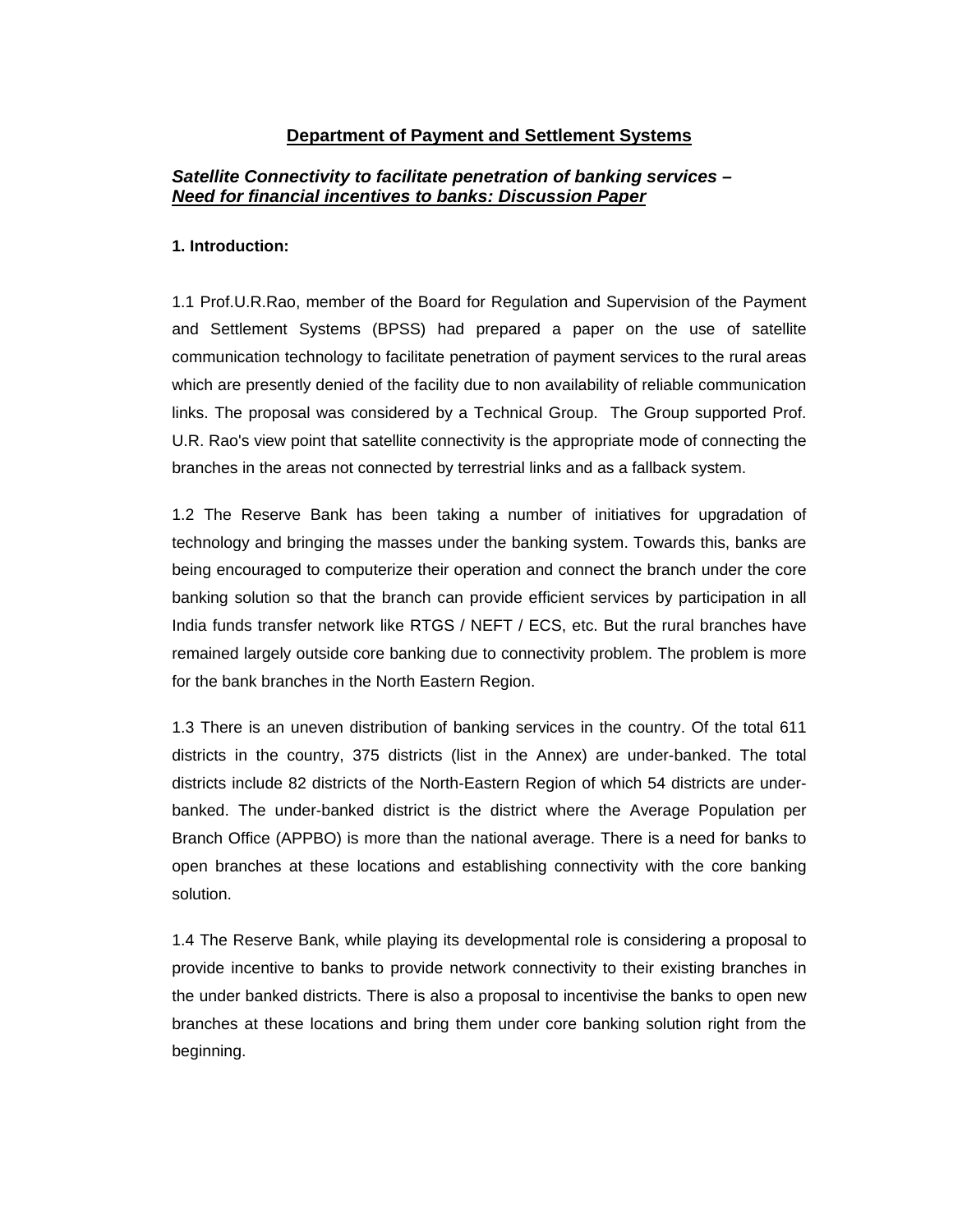## **2. Satellite Connectivity**

2.1 As opposed to terrestrial link, satellite connectivity involves use of transponder space on the satellite and communication equipment called Very Small Aperture Terminal (VSAT) at the place being connected for data communication. VSAT is particularly useful in the regions where leased line connectivity cannot be established like hilly areas, ocean, and desert. VSAT technologies ensure link security and reliability. The benefits of VSAT are (i) faster relocation; (ii) quick establishment of new sites; (iii) rapid installation of equipment at the customer's premise with limited infrastructure; (iv) reduced Network implementation time; (v) availability (99.9%) is far better than the availability of ground networks - reliability of data network; (vi) lowest TCO over terrestrial for multistage applications; (vii) highest uptime; (viii) security - VSAT networks are very secure and the ideal option for confidential, business sensitive data transfer; (ix) bandwidth on demand the bandwidth channels can be regulated Independence from earth networks and infrastructure; and (x) reduced operational cost.

## **3. Recommendations of the Technical Group**

3.1 The Technical Group studied the various aspects of satellite connectivity including cost benefit analysis. Some of the major recommendations are as under:

- a. Banks should extend connectivity to rural branches through use of latest technology VSATs and other modes of terrestrial or fiber communication, wherever available.
- b. While limited connectivity for the purpose of fast money transfer could be taken up as an immediate goal, the banks should plan for full-fledged branch connectivity to core banking or similar systems, in order to provide all services including mobile banking in future.
- c. For VSATs, banks should explore between VSAT ownership or rental model, based on the cost. The Group provided detailed analysis for both these models so that the banks can take informed decision in the matter.
- d. The report provides bandwidth requirements and cost estimates under various scenarios based on informal inquiries with a few VSAT service providers.
- e. The central hub could be connected to the data centers through a terrestrial leased line with high bandwidth VSAT as a backup (on demand). Therefore, it may not be necessary to set up central servers at the hub site.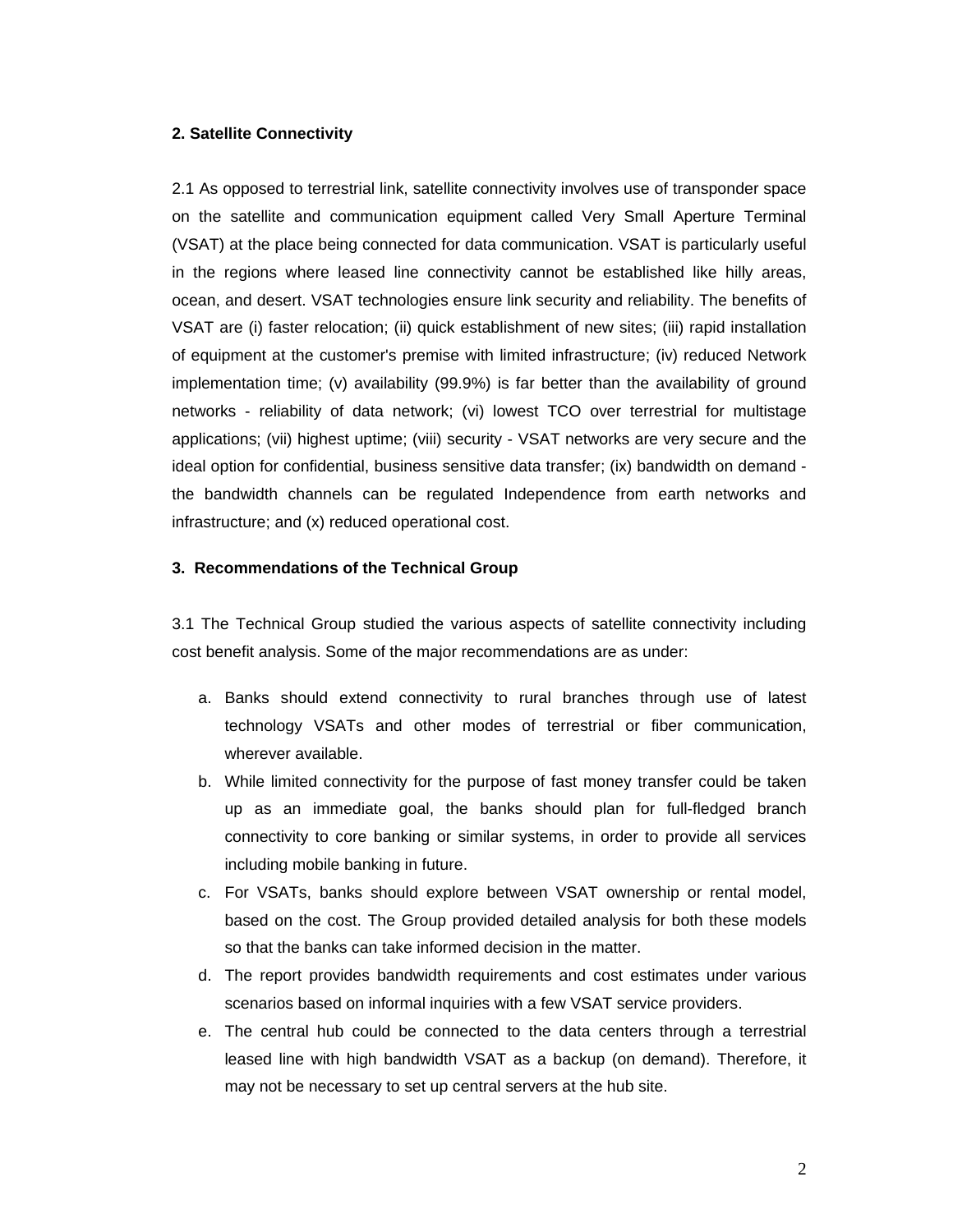f. Satellite Communications being the most disaster-proof, can be used as a backup for major centers, where a disaster can otherwise knock out terrestrial connection. Even satellite connection may be disrupted, but if the antenna is small, it can be quickly put back (as satellite, up in the sky, continues to function).

3.2 The recommendations made by the Technical Group were examined and it was felt that the following options need to be examined further

- 1) The option of leasing vis-à-vis ownership VSATs;
- 2) Using VSAT as a backup to the terrestrial link;
- 3) Creating sufficient incentives so that individual banks take initiatives.

3.3 RBI could play the developmental and advisory role. The Standards, Quality and Model Service Level Agreement, Safeguards could be some of the parameters which could be prescribed by Reserve Bank. For better price, IBA may consolidate the requirements from banks and negotiate with the service providers. IBA would only have this one time role and thereafter operational responsibility may be with individual banks.

## **4. Option of leasing vis-à-vis ownership**

4.1 For implementing VSAT based communication link, the user can either acquire the VSAT on ownership basis or take on lease rental basis from the VSAT service provider. The Technical Group examined the cost of ownership vis-à-vis leasing it. The Group estimated the number of VSATs required for this rural connectivity and worked out that average cost per VSAT on rental model as well as ownership model.

4.2 The increasing pace in technology development has increased the pace of technology obsolence. Considering this aspect as also the cost consideration, the lease model would be better option which could be adopted. This is also usually adopted by the banks. Besides, there would be an option available to move to another service provider, if the service is not found satisfactory from the vendor from whom the VSAT has been leased.

## **5. VSAT as backup to terrestrial link**

5.1 Presently, the bank branch connectivity is primarily through the use of landlines, particularly leased lines from telecom operators with ISDN connectivity acting as a backup wherever available. The leased line connectivity with higher bandwidth requires laying of fiber connectivity. However, fiber networking is not available in many semi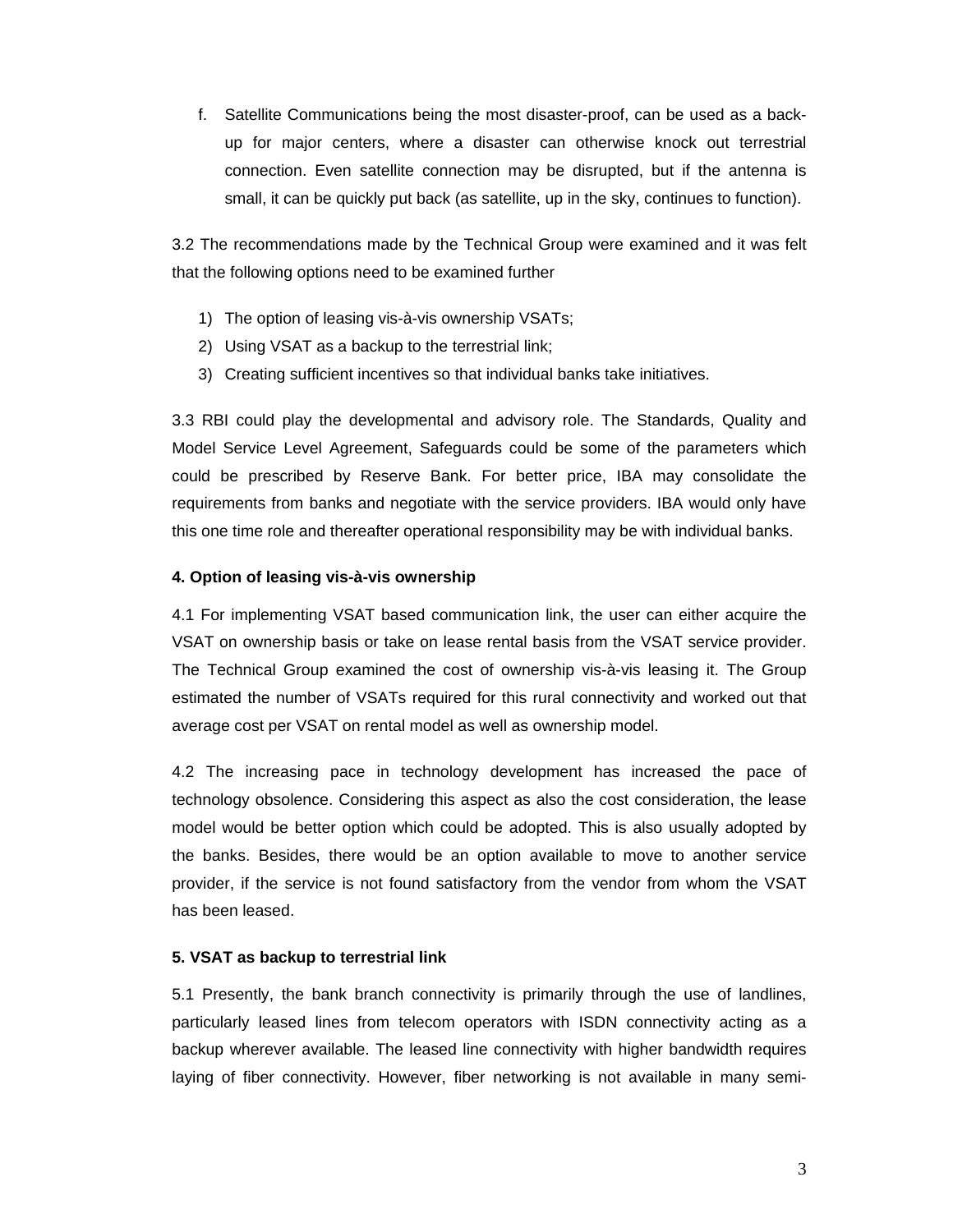urban and rural areas due to the large cost involved in creating such network as also the lack of large customer base in these areas, for high-speed network requirements.

5.2 Satellite Communications being the most disaster-proof, can be used as a back-up for major centers, where a disaster can otherwise knock out terrestrial connection. Even satellite connection may be disrupted, but if the antenna is small, it can be quickly put back (as satellite, up in the sky, continues to function).

# **6. Suggested Incentive Structure**

The incentive structure may broadly be as under:-

- a. for branches in the North-East and upto 100% of the lease rentals to be reimbursed;
- b. branches in rural areas in other under-banked districts upto 75% of lease rentals to be reimbursed;
- c. for branches of under banked districts in semi-urban areas about 50% of the lease rentals to be reimbursed.

Incentives may be provided by the Reserve Bank of India by way of reimbursement of the leased rentals on a half yearly basis on a certificate of satisfactory service for 3 years. A review on the need for continuing with the incentive structure would be carried out after 3 years.

# **7. Safeguards**

The banks would need to put in place proper safeguards to ensure that the systems are optimally used. The banks going in for this incentive programme would have to put in place an appropriate Information Security (IS) and access policy. The access policy should at the minimum cover: (i) monitoring the operations of the system; (ii) access to authorized users, the roles and access rights of each of the authorized users are well defined; (iii) ensuring that the system is used for the purpose for which it has been provided.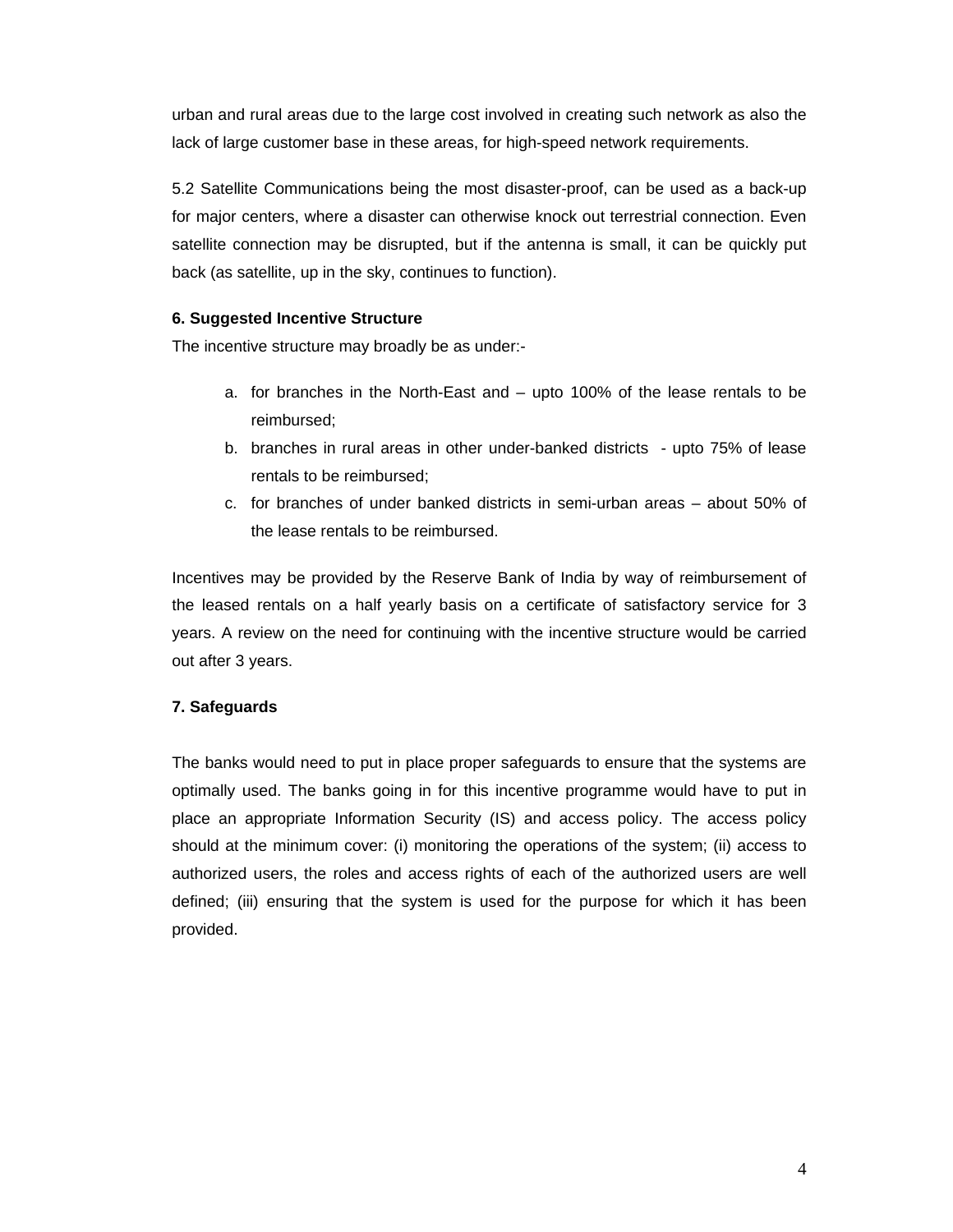# **List of Underbanked Districts (based on 2001 Population census)**

| <b>ANDHRA PRADESH</b>    | <b>ASSAM</b>      |
|--------------------------|-------------------|
| 1. ADILABAD              | 8. GOALPARA       |
| 2. ANANTAPUR             | 9. GOLAGHAT       |
| 3. CUDDAPAH              | 10. HAILAKANDI    |
| 4. KARIMNAGAR            | 11. JORHAT        |
| 5. KHAMMAM               | 12. KARBI ANGLONG |
| <b>6. KURNOOL</b>        | 13. KARIMGANJ     |
| 7. MAHBUBNAGAR           | 14. KAKROJHAR     |
| 8. MEDAK                 | 15. LAKHIMPUR     |
| 9. NALGONDA              | 16. MORIGAON      |
| 10. RANGAREDDY           | 17. NAGAON        |
| 11. SRIKAKULAM           | 18. NALBARI       |
| 12. VIZIANAGARAM         | 19. SIBSAGAR      |
| 13. WARANGAL             | 20. SONITPUR      |
|                          | 21. TINSUKIA      |
| <b>ARUNACHAL PRADESH</b> |                   |
| 1. CHUNGLANG             | <b>BIHAR</b>      |
| 2. DIBANG VALLEY         | 1. ARARIA         |
| 3. EAST KAMENG           | 2. AURANGABAD     |
| 4. LOHIT                 | 3. BANKA          |
| 5. LOWER SUBANSIRI       | 4. BEGUSARAI      |
| 6. TIRAP                 | 5. BHAGALPUR      |
| 7. UPPER SIANG           | 6. BHOJPUR        |
| 8. UPPER SUBANSIRI       | 7. BUXAR          |
|                          | 8.DARBHANGA       |
| <b>ASSAM</b>             | 9. GAYA           |
| 1. BARPETA               | 10. GOPALGANJ     |
| 2. BONGAIGAON            | 11. JAMUI         |
| 3. CACHAR                | 12. JEHANABAD     |
| 4. DARRANG               | 13. KAIMUR        |
| 5. DHEMAJI               | 14. KATIHAR       |
| 6. DHUBRI                | 15. KHAGARIA      |
| 7. DIBRUGARH             | 16. KISHANGANJ    |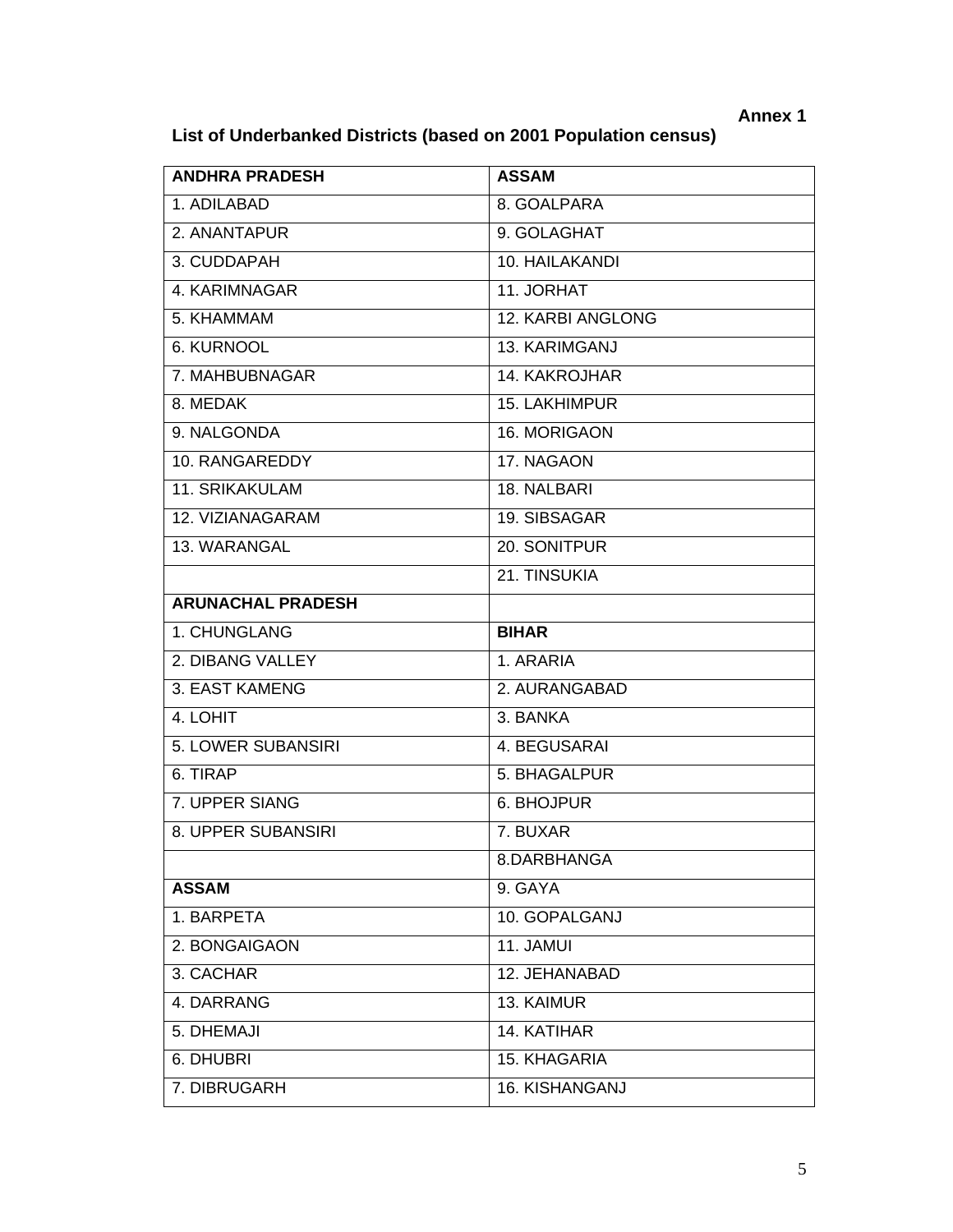| <b>BIHAR</b>           | <b>CHHATTISGARH</b>             |
|------------------------|---------------------------------|
| 17. LAKHISARAI         | 13. RAIGARH                     |
| 18. MADHEPURA          | 14. RAIPUR                      |
| 19. MADHUBANI          | 15. RAJNANDGAON                 |
| 20. MUNGER             | 16. SURGUJA                     |
| 21. MUZAFFARPUR        |                                 |
| 22. NALANDA            | <b>DADRA &amp; NAGAR HAVELI</b> |
| 23. NAWADA             | 1. DADRA & NAGAR HAVELI         |
| 24. PASCHIMI CHAMPARAN |                                 |
| 25. PURBI CHAMPARAN    | <b>GUJARAT</b>                  |
| 26. PURNIA             | 1. AMRELI                       |
| 27. ROHTAS             | 2. BANAS KANTHA                 |
| 28. SAHARSA            | 3. BHAVNAGAR                    |
| 29. SAMASTIPUR         | 4. DAHOD                        |
| 30. SARAN              | 5. JUNAGADH                     |
| 31. SHEIKHPURA         | 6. NARMADA                      |
| 32. SHEOHAR            | 7. PANCH MAHALS                 |
| 33. SITAMARHI          | 8. PATAN                        |
| 34. SIWAN              | 9. SABAR KANTHA                 |
| 35. SUPAUL             | 10. SURAT                       |
| 36. VAISHALI           | 11. SURENDRANAGAR               |
|                        | 12. DANGS                       |
| <b>CHHATTISGARH</b>    |                                 |
| 1. BASTAR              | <b>HARYANA</b>                  |
| 2. BILASPUR            | 1. FATEHABAD                    |
| 3. DANTEWADA           | 2. JHAJJAR                      |
| 4. DHAMTARI            | 3. JIND                         |
| 5. DURG                | 4. KAITHAL                      |
| 6. JANJGIR-CHAMPA      | 5. MAHENDRAGARH                 |
| 7. JASHPUR             |                                 |
| 8. KANKER              | <b>JAMMU &amp; KASHMIR</b>      |
| 9. KAWARDHA            | 1. ANANTNAG                     |
| 10. KORBA              | 2. DODA                         |
| 11. KORIA              | 3. KUPWARA                      |
| 12. MAHASAMUND         | 4. POONCH                       |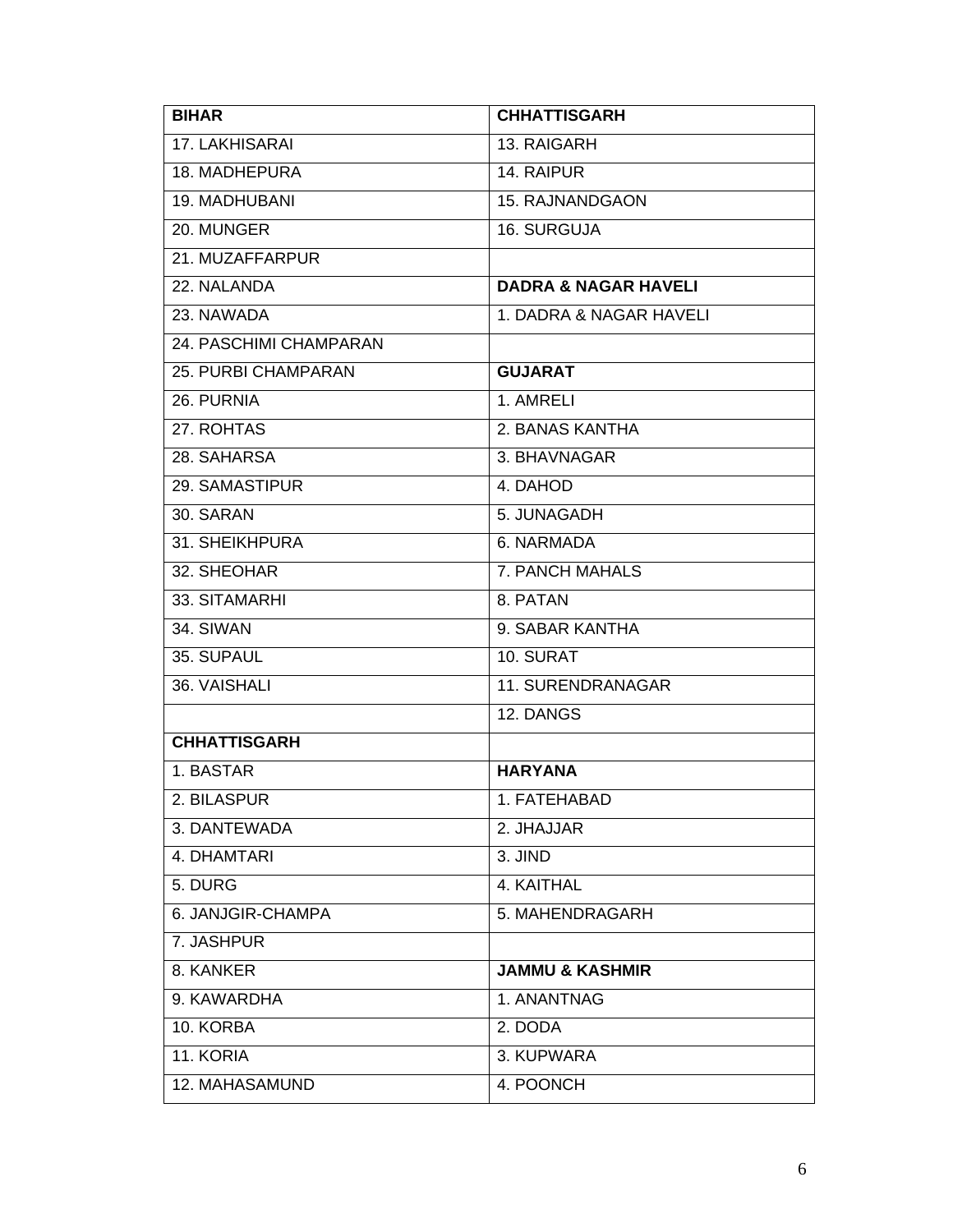| <b>JHARKHAND</b>              | <b>MADHYA PRADESH</b> |
|-------------------------------|-----------------------|
| 1. BOKARO                     | 6. CHHINDWARA         |
| 2. CHATRA                     | 7. DAMOH              |
| 3. DEOGHAR                    | 8. DATIA              |
| 4. DHANBAD                    | 9. DEWAS              |
| 5. DUMKA                      | 10. DHAR              |
| 6. GARHWA                     | 11. DINDORI           |
| 7. GIRIDIH                    | 12. EAST NIMAR        |
| 8. GODDA                      | 13. GUNA              |
| 9. GUMLA                      | 14. HARDA             |
| 10. HAZARIBAG                 | 15. HOSHANGABAD       |
| 11. KODERMA                   | 16. JHABUA            |
| 12. LOHARDAGGA                | 17. KATNI             |
| 13. PAKUR                     | 18. MANDLA            |
| 14. PALAMAU                   | 19. MANDSAUR          |
| <b>15. PASCHIMI SINGHBHUM</b> | 20. MORENA            |
| 16. SAHEBGANJ                 | 21. NARSIMHAPUR       |
|                               | 22. NEEMUCH           |
| <b>KARNATAKA</b>              | 23. PANNA             |
| 1. BANGALORE RURAL            | 24. RAISEN            |
| 2. BIDAR                      | 25. RAJGARH           |
| 3. CHAMARAJANAGAR             | 26. RATLAM            |
| 4. GULBARGA                   | 27. REWA              |
| 5. KOPPAL                     | 28. SAGAR             |
| 6. RAICHUR                    | 29. SATNA             |
|                               | 30. SEHORE            |
| <b>KERALA</b>                 | 31. SEONI             |
| 1. MALAPPURAM                 | 32. SHAHDOL           |
|                               | 33. SHAJAPUR          |
| <b>MADHYA PRADESH</b>         | 34. SHEOPUR           |
| 1. BALAGHAT                   | 35. SHIVPURI          |
| 2. BARWANI                    | 36. SIDHI             |
| 3. BETUL                      | 37. TIKAMGARH         |
| 4. BHIND                      | 38. UJJAIN            |
| 5. CHHATARPUR                 | 39. UMARIA            |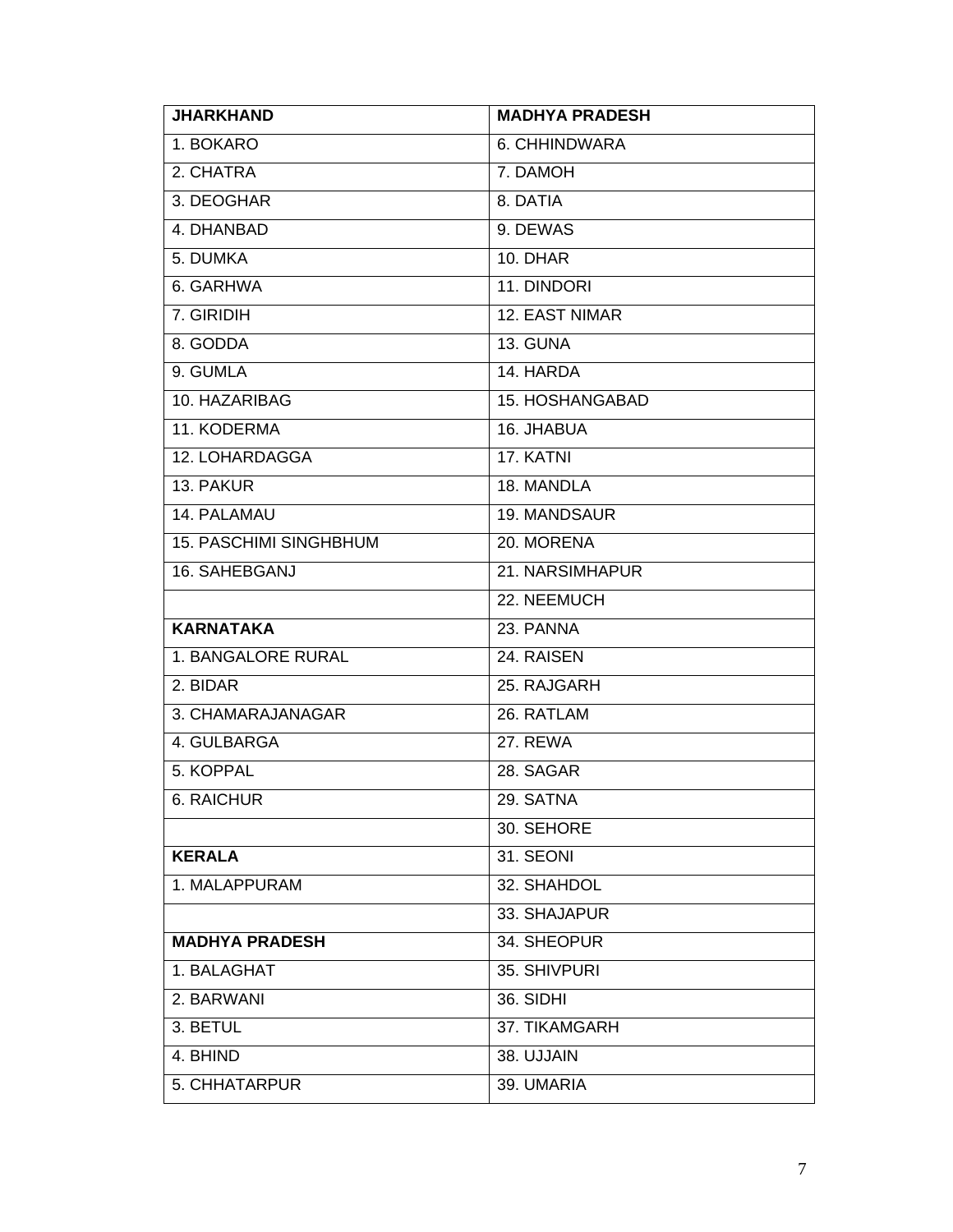| <b>MADHYA PRADESH</b> | <b>MANIPUR</b>      |
|-----------------------|---------------------|
| 40. VIDISHA           | 3. CHURACHANDPUR    |
| 41. WEST NIMAR        | 4. IMPHAL EAST      |
|                       | 5. IMPHAL WEST      |
| <b>MAHARASHTRA</b>    | 6. TAMENGLONG       |
| 1. AHMADNAGAR         | 7. THOUBAL          |
| 2. AKOLA              | 8. UKHRUL           |
| 3. AMRAVATI           |                     |
| 4. AURANGABAD         | <b>MEGHALAYA</b>    |
| 5. BHANDARA           | 1. EAST GARO HILLS  |
| 6. BID                | 2. SOUTH GARO HILLS |
| 7. BULDHANA           | 3. WEST GARO HILLS  |
| 8. DHULE              |                     |
| 9. GADCHIROLI         | <b>MIZORAM</b>      |
| 10. GONDIA            | 1. LAWNGTLAI        |
| 11. HINGOLI           | 2. SAIHA            |
| 12. JALGAON           |                     |
| 13. JALNA             | <b>NAGALAND</b>     |
| <b>14. KOLHAPUR</b>   | 1. DIMAPUR          |
| 15. LATUR             | 2. KOHIMA           |
| 16. NANDED            | 3. MOKOKCHUNG       |
| 17. NANDURBAR         | 4. MON              |
| 18. NASIK             | 5. PHEK             |
| 19. OSMANABAD         | <b>6. TUENSANG</b>  |
| 20. PARBHANI          | 7. WOKHA            |
| 21. SATARA            | 8. ZUNHEBOTO        |
| 22. SOLAPUR           |                     |
| 23. THANE             | <b>ORISSA</b>       |
| 24. WARDHA            | 1. ANGUL            |
| 25. WASHIM            | 2. BALANGIR         |
| 26. YAVATMAL          | 3. BALESHWAR        |
|                       | 4. BARGARH          |
| <b>MANIPUR</b>        | 5. BHADRAK          |
| 1. BISHNUPUR          | 6. BOUDH            |
| 2. CHANDEL            | 7. DHENKANAL        |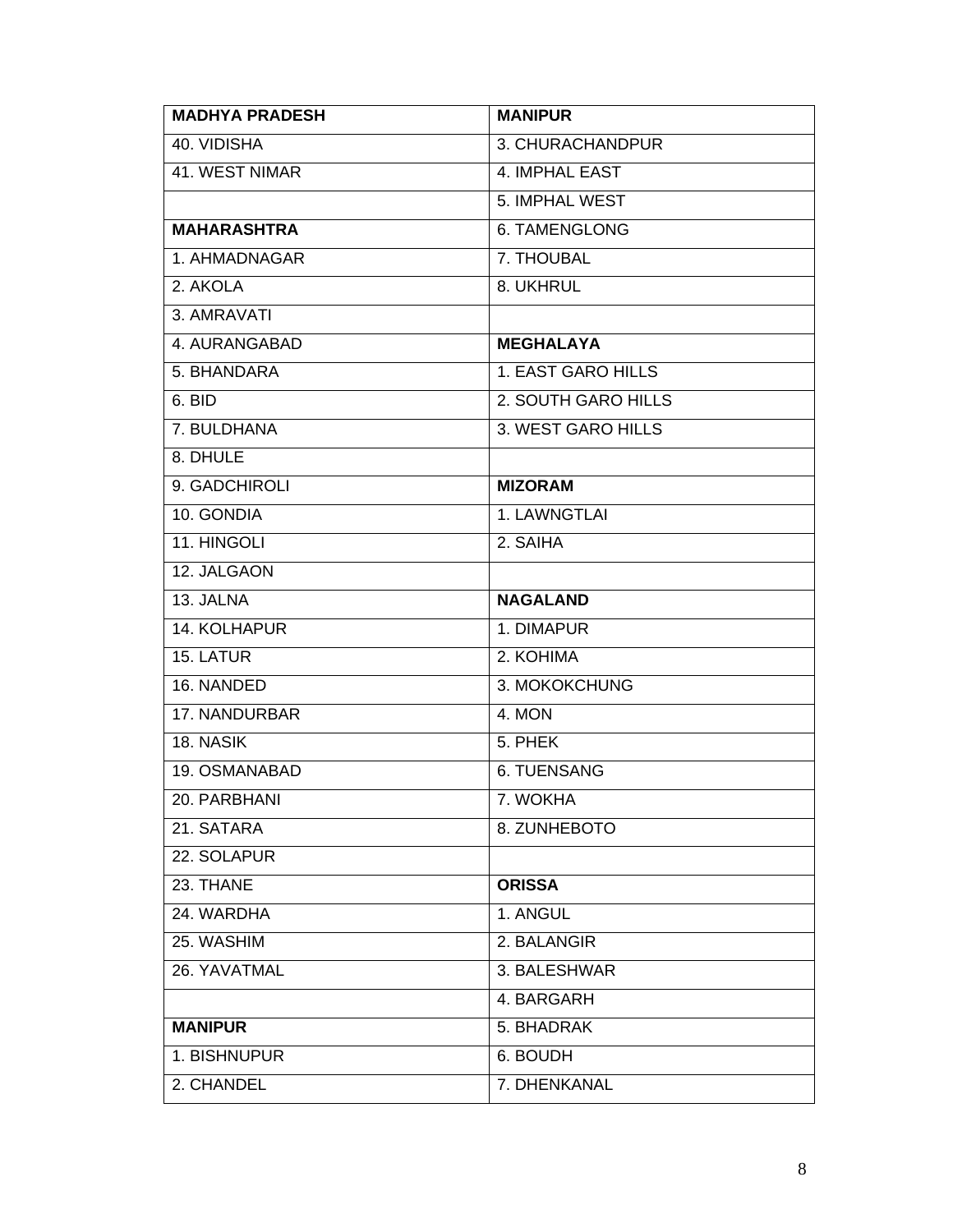| <b>ORISSA</b>          | <b>RAJASTHAN</b>     |
|------------------------|----------------------|
| 8. GAJAPATI            | 10. DAUSA            |
| 9. GANJAM              | 11. DHOLPUR          |
| 10. JAJPUR             | <b>12. DUNGARPUR</b> |
| 11. KALAHANDI          | 13. HANUMANGARH      |
| 12. KANDHAMAL          | 14. JALOR            |
| 13. KENDRAPARA         | 15. JHALAWAR         |
| 14. KEONJHAR           | 16. JHUNJHUNU        |
| 15. KORAPUT            | 17. JODHPUR          |
| 16. MALKANGIRI         | 18. KARAULI          |
| 17. MAYURBHANJ         | 19. NAGAUR           |
| <b>18. NABARANGPUR</b> | 20. PALI             |
| 19. NAYAGARH           | 21. RAJSAMAND        |
| 20. NAWAPARA           | 22. SAWAI MADHOPUR   |
| <b>21. PURI</b>        | 23. SIKAR            |
| 22. RAYAGADA           | <b>24. TONK</b>      |
| 23. SONEPUR            | 25. UDAIPUR          |
| 24. SUNDARGARH         |                      |
|                        | <b>SIKKIM</b>        |
| <b>PONDICHERRY</b>     | 1. WEST SIKKIM       |
| 1. YANAM               |                      |
|                        | <b>TAMIL NADU</b>    |
| <b>PUNJAB</b>          | 1. CUDDALORE         |
| 1. MANSA               | 2. DHARMAPURI        |
|                        | 3. KANCHEEPURAM      |
| <b>RAJASTHAN</b>       | 4. NAGAPATTINAM      |
| 1. ALWAR               | 5. PERAMBALUR        |
| 2. BANSWARA            | 6. PUDUKKOTTAI       |
| 3. BARAN               | 7. RAMANATHAPURAM    |
| 4. BARMER              | 8. SALEM             |
| 5. BHARATPUR           | 9. THIRUVALLUR       |
| 6. BHILWARA            | 10. THIRUVARUR       |
| 7. BUNDI               | 11. TIRUVANNAMALAI   |
| 8. CHITTAURGARH        | 12. VELLORE          |
| 9. CHURU               | 13. VILLUPURAM       |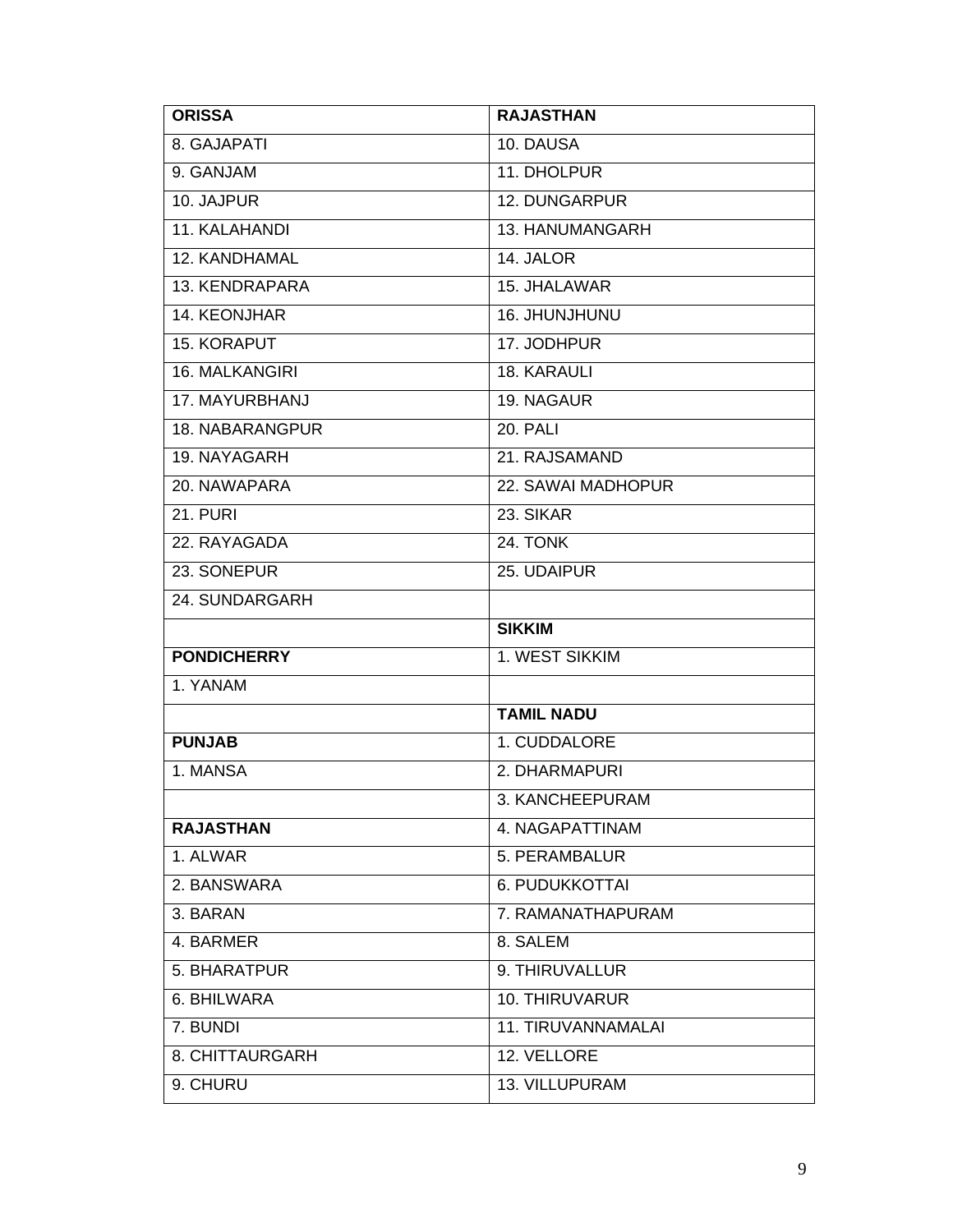| <b>TRIPURA</b>       | <b>UTTAR PRADESH</b>    |
|----------------------|-------------------------|
| 1. DHALAI            | 29. GORAKHPUR           |
| 2. NORTH TRIPURA     | 30. HAMIRPUR            |
| 3. SOUTH TRIPURA     | 31. HARDOI              |
| 4. WEST TRIPURA      | 32. HATHRAS             |
|                      | 33. JALAUN              |
| <b>UTTAR PRADESH</b> | 34. JAUNPUR             |
| 1. AGRA              | 35. JHANSI              |
| 2. ALIGARH           | 36. JYOTIBA PHULE NAGAR |
| 3. ALLAHABAD         | 37. KANAUJ              |
| 4. AMBEDKAR NAGAR    | 38. KAUSHAMBI           |
| 5. AURAIYA           | 39. KHERI               |
| 6. AZAMGARH          | <b>40. KUSHI NAGAR</b>  |
| 7. BAGHPAT           | 41. LALITPUR            |
| 8. BAHRAICH          | 42. MAHARAJGANJ         |
| 9. BALLIA            | 43. MAHOBA              |
| 10. BALRAMPUR        | 44. MAINPURI            |
| 11. BANDA            | 45. MATHURA             |
| 12. BARA BANKI       | <b>46. MAU</b>          |
| 13. BAREILLY         | 47. MIRZAPUR            |
| <b>14. BASTI</b>     | 48. MORADABAD           |
| 15. BIJNOR           | 49. MUZAFFARNAGAR       |
| 16. BUDAUN           | 50. PILIBHIT            |
| 17. BULANDSHAHR      | 51. PRATAPGARH          |
| 18. CHANDAULI        | 52. RAI BARELI          |
| 19. CHITRAKOOT       | 53. RAMPUR              |
| 20. DEORIA           | 54. SAHARANPUR          |
| 21. ETAH             | 55. SANT KABIR NAGAR    |
| 22. ETAWAH           | 56. SANT RAVIDAS NAGAR  |
| 23. FAIZABAD         | 57. SHAHJAHANPUR        |
| 24. FARRUKHABAD      | 58. SHRAVASTI           |
| 25. FATEHPUR         | 59. SIDHARTHANAGAR      |
| 26. FIROZABAD        | 60. SITAPUR             |
| 27. GHAZIPUR         | 61. SONBHADRA           |
| 28. GONDA            | 62. SULTANPUR           |